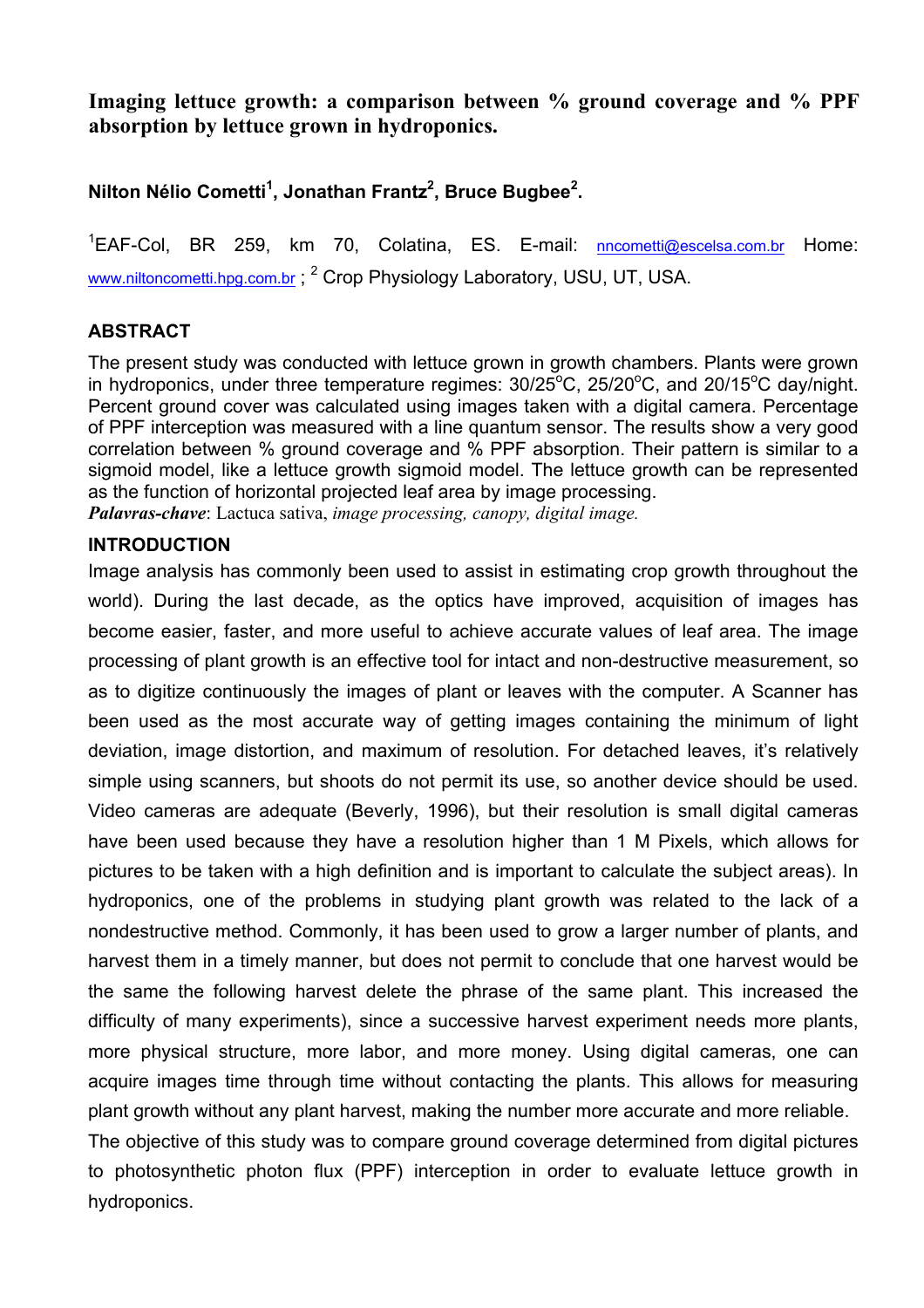### **MATERIAL AND METHODS.**

The study was carried out in three reach-in growth chambers (Crop Physiology Laboratory, UT, USA). Lettuce (*Lactuca sativa* cv Grand Rapids) was sowed in blue paper (germinated in rolled germination paper) and transferred (transplanted) to growth chambers. The deep flow hydroponic system was composed of four 30 L tubs covered with a polystyrene lid. Plants 2 days old were placed in 5cm holes, held by foam plugs. The nutrient solution was aerated using aquarium stone-air with filtered air from air pumps. Temperatures were set for each chamber to  $30/25^{\circ}$ C,  $25/20^{\circ}$ C, and  $20/15^{\circ}$ C day/night. PPF interception was measured using a line quantum sensor (Model LQSV-ELEC, Apogee Instruments, Inc., Logan, UT, USA)). Ground coverage was measured with a digital camera (model DC3200, Kodak, USA)), with 2 M pixels of resolution that was positioned on a frame that held the camera in the same position) (Figure 1). Pictures were taken every two days. The pictures were processed using image processing software (Adobe Photoshop version 6.0, Adobe Systems, Inc. San Jose, CA, USA)) and the green remove the word color pixels were used to calculate the percentage of lid covered by leaves (Figure 2).



**Figure 1. Frame to hold the digital câmera (left) and the frame position inside the growth chamber (right).** 



**Figure 2. Image captured with a digital camera before treatment (left) and after cleaning up to measure green pixels.** 

## **RESULTS AND DISCUSSION**

The digital imaging method showed a good pattern of the plant growth (Figure 3). Commonly, plants are considered to grow according to a sigmoid model, which can be easily seen in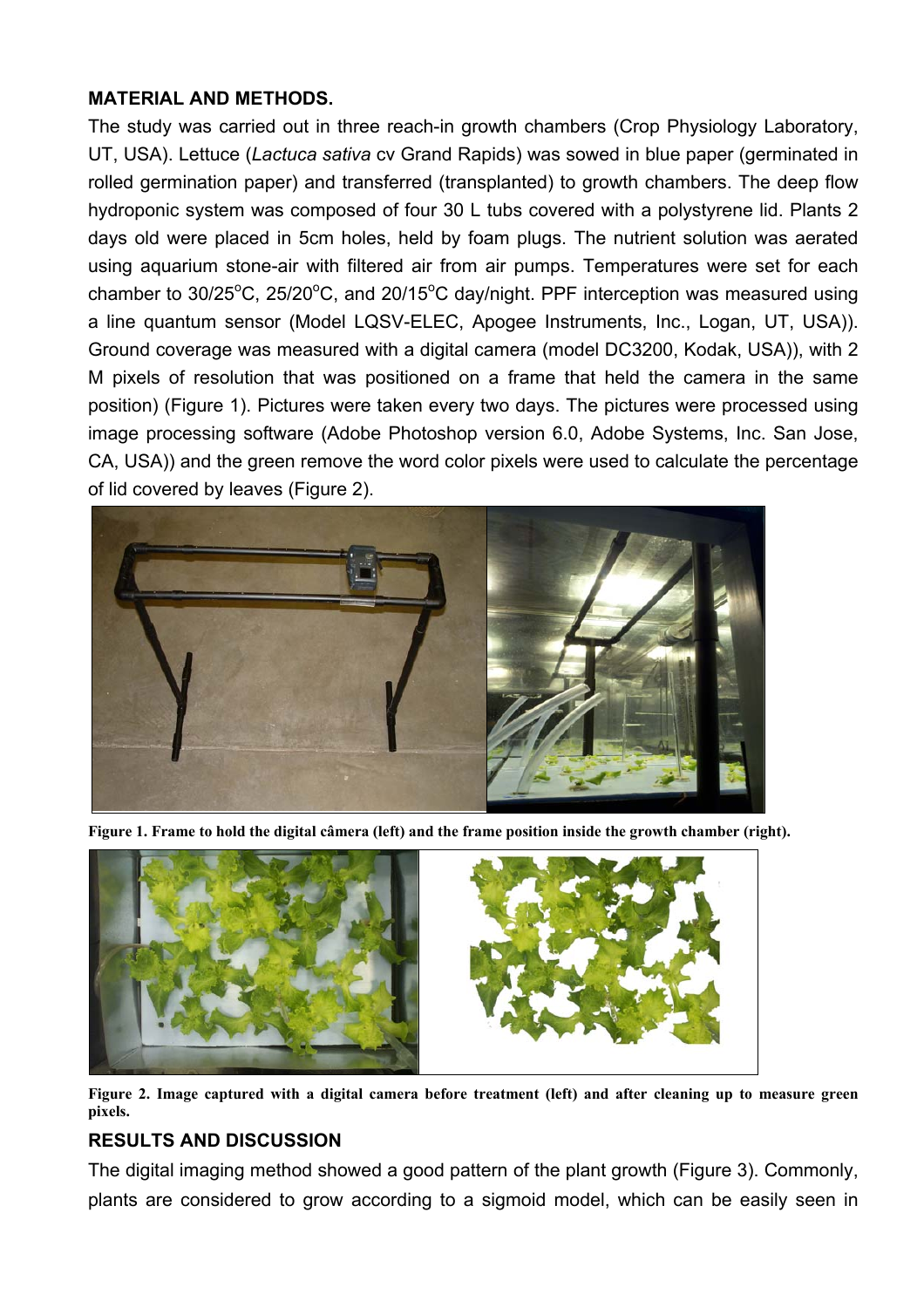$30/25^{\circ}$ C and  $25/20^{\circ}$ C day/night temperature regimes. In  $20/15^{\circ}$ C the plants grew slower, and the elapsed time was not enough to permit canopy closure. With the  $30/25^{\circ}$ C temperature treatment, plants reached 100% of coverage, while plants in 25/20°C only covered 97%. PPF interception did not match ground coverage so tightly, but, both ground coverage and PPF interception had the similar variation during the lettuce growth. The correlation between age in days after seeding and all the indexes showed were close to 0.9. Shibata et al. (1992) found indexes higher than 0.99. On the other hand, the correlation between % ground cover and % PPF absorption is about 1.0 in the three temperature regime. As PPF interception is a function of the leaf area, it means that the horizontal projected leaf area captured by the image correlates very well with the lettuce growth. These results agree with many other studies carried out to evaluate plant growth in soybean (Klassen et al., 2002), lettuce (Klassen et al., 2002, Shibata et al., 1992), especially in seedlings (Sase et al., 1992), broccoli (Suzuki, 1995).



**Figure 3. Ground Coverage and PPF Interception by Lettuce Grown in Controlled Environment with Three Temperature Regime.**